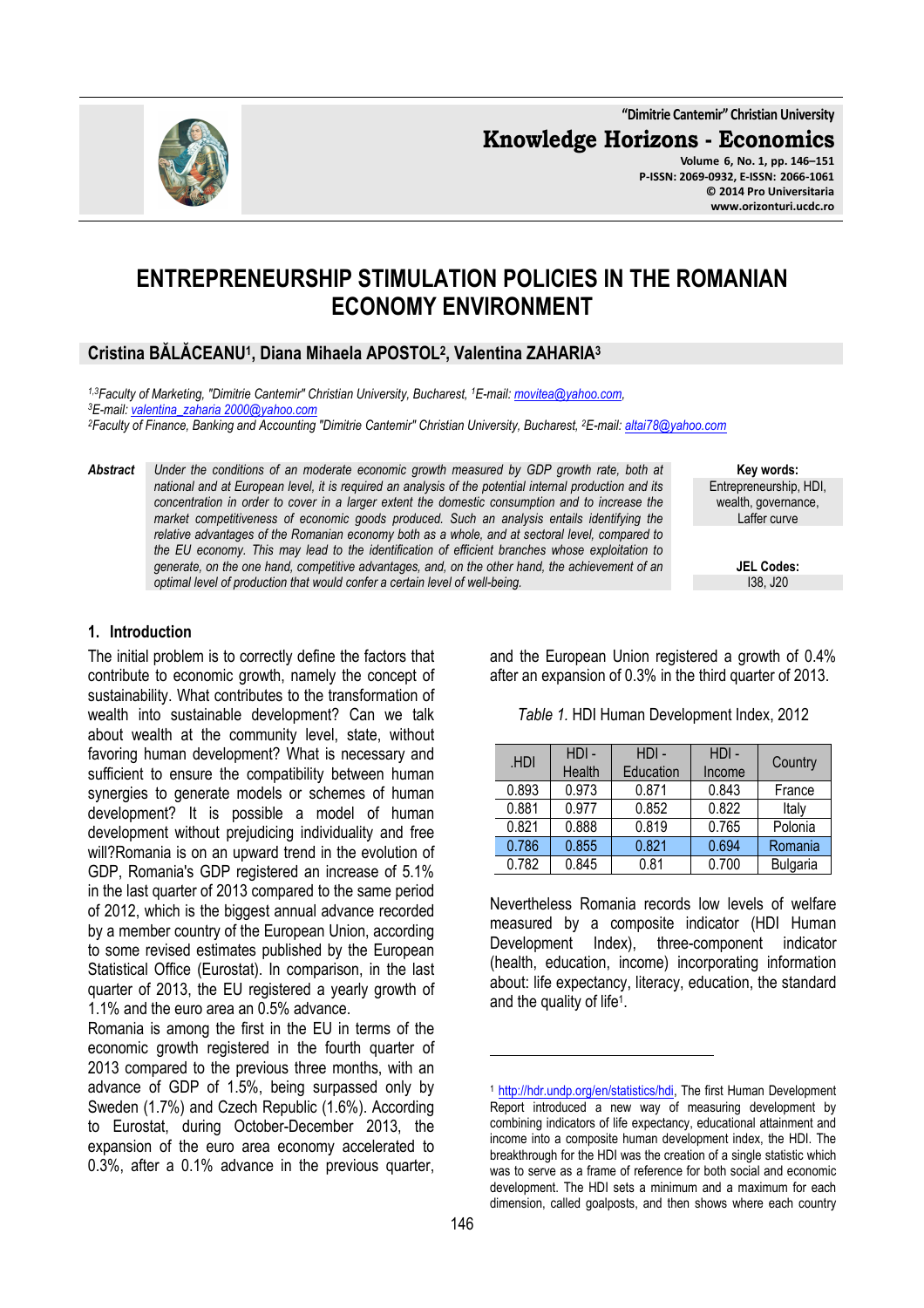The explanations are found in the design and the implementation of economic policies, both in terms of economic and social policy strategy, and in terms of sustainable development of the economy.

Thus, the economic growth strategy based solely on processing the imported goods in order to be later exported brings little added value to the economy without a significant impact on labor remuneration.

In addition, the use of economic measures which does not contribute to the employment of human capital, to the intensive use of the production factors, or the disregarding of the advance in science and research, namely the knowledge economy, establish a pattern of unsustainable economic growth, solely dependent of external production orders - generally Romania produces subassemblies whose value added is extremely low, without a significant contribution in the labor economy - or the weather conditions that can make from the agricultural production a lever for economic growth.

Together, these elements does not constitute factors to stimulate the economy in the medium and long term, and do not determine the economy to become sustainable - based on the rational exploitation of natural resources, on incorporating the measures to stimulate the economy through the development of initiative, entrepreneurship - those only produce immediate effects, being causes of the conjectural measures and contributing to nominal GDP growth, with no effect in terms of real incomes.

To implement a strategy for the sustainable growth of the Romanian economy, structural measures are required, adapted to the specificity of economic resources, either owned and attracted, to their ability to generate results at economic level, without causing costs into the eco-economy plan through defective allocation or by mainly tracking the exclusively market competitiveness of goods based on economic or productive factors<sup>2</sup>.

It is required the implementation of educational policies, in conjunction with increasing the overall level of employment through policies aimed to support the

l

aggregate demand growth, especially internally, in order to lay the foundation for the growth of national wealth. In order to increase the functionality and the flexibility of human capital, incentives for entrepreneurship are needed, as a core element of the development strategy.

The current context requires an innovative approach to the concepts of growth and development in line with the societal values, the norms of conduct, the factors that maintain and promote the structural economic disparities, with the incidence of psychological factors on rational economic behavior. The sustainable development strategy must assign new values to the state-market relation as active players, participatory, innovative, fair and coherent in steps taken. It takes an innovative approach to the state-market relation that will include the psychosocial component of human relations in relation to economic acts.

Regarding the dispersion of regional GDP per inhabitant, expressed as % of the national GDP per inhabitant, Romania is ranked 25 of 28 countries surveyed, with about 40%; worst cases registered only Estonia, Hungary and Bulgaria.

The aim of any society is the development on the line of the superior capitalization of resources, of the coverage of living needs, in order to meet wellbeing. Normally, people have expectations in relation to those stated above more from a superfluous entity, called generically state, than from itself, namely from their work. What is wrong? What is it which does not favor obtaining enough income to provide income to adequacy people? Why is wealth so difficult to obtain and especially to distribute?

To answer these questions it is required to redefine the state's role in society, the formation of the state revenues and especially the efficiency of redistribution. From this perspective, the paradigm of sustainable development in which economic and social relations encourages and directs the wealth in the society, in a definite time horizon, but large enough to take into account the expectations of the future generations, train systems and society values to find ways to solve the current problems of mankind, who have become imminent.

stands in relation to these goalposts, expressed as a value between 0 and 1.

<sup>2</sup>http://www.weforum.org/issues/global-competitiveness, World Economic Forum (according to the Global Competitiveness Report 2006-2007) calculates three sub-indices of competitiveness: a) the basic requirements of competitiveness (the economy based on productive factors), with four pillars (institutions, infrastructure, macroeconomy, health and primary education); b) elements to increase efficiency (efficiency-based economy)with three pillars (higher education and training, market efficiency, technological availability); c) elements of innovation and complexity (innovationbased economy), with two pillars (complexity of work and innovation).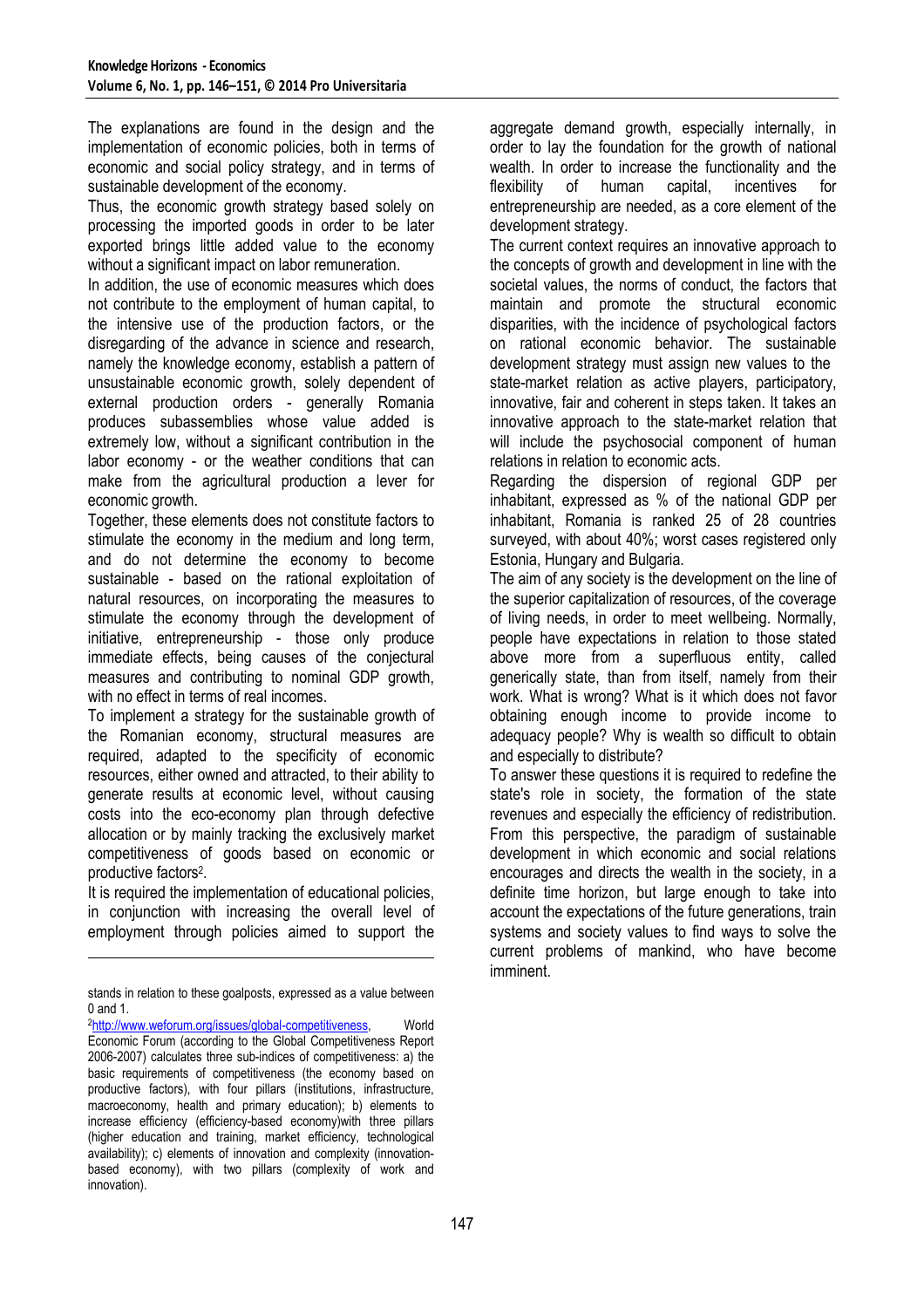

*Source: Eurostat* 

*Figure 1.* Dispersion of regional GDP per inhabitant, % of the national GDP per inhabitant, 2011

One possible answer to the problem of development is to promote the entrepreneurship. Entrepreneurship is the process of starting up of businesses as a result of identification of opportunities. Most times, it is difficult to initiate, requires financial and logistical support, proper risk management and a great deal of courage.

In this regard, in addition to innovative idea or that idea arising from the need to meet the needs to a certain degree of complexity or quality, it is necessary to have some knowledge about the market, together with some of monetary-financial nature. In their effort to carry out such activities, prospective entrepreneurs are supported in their attempt by a large number of

organizations - government agencies, business incubators or even NGOs.

In Romania the entrepreneurial spirit exists, but is not fructified: the young people are not motivated by the valorization of their entrepreneurial potential and verve due to the lack of support; businessmen consider gains and competition as primordial, not making room to the young people who have ideas, but lack money and experience, and have enthusiasm and may not understand the risks, but glimpse at the unexplored markets simply because their needs are different from adults, seeking understanding and support.





*Figure 2.* Gross domestic expenditure on R&D (GERD), percentage of GDP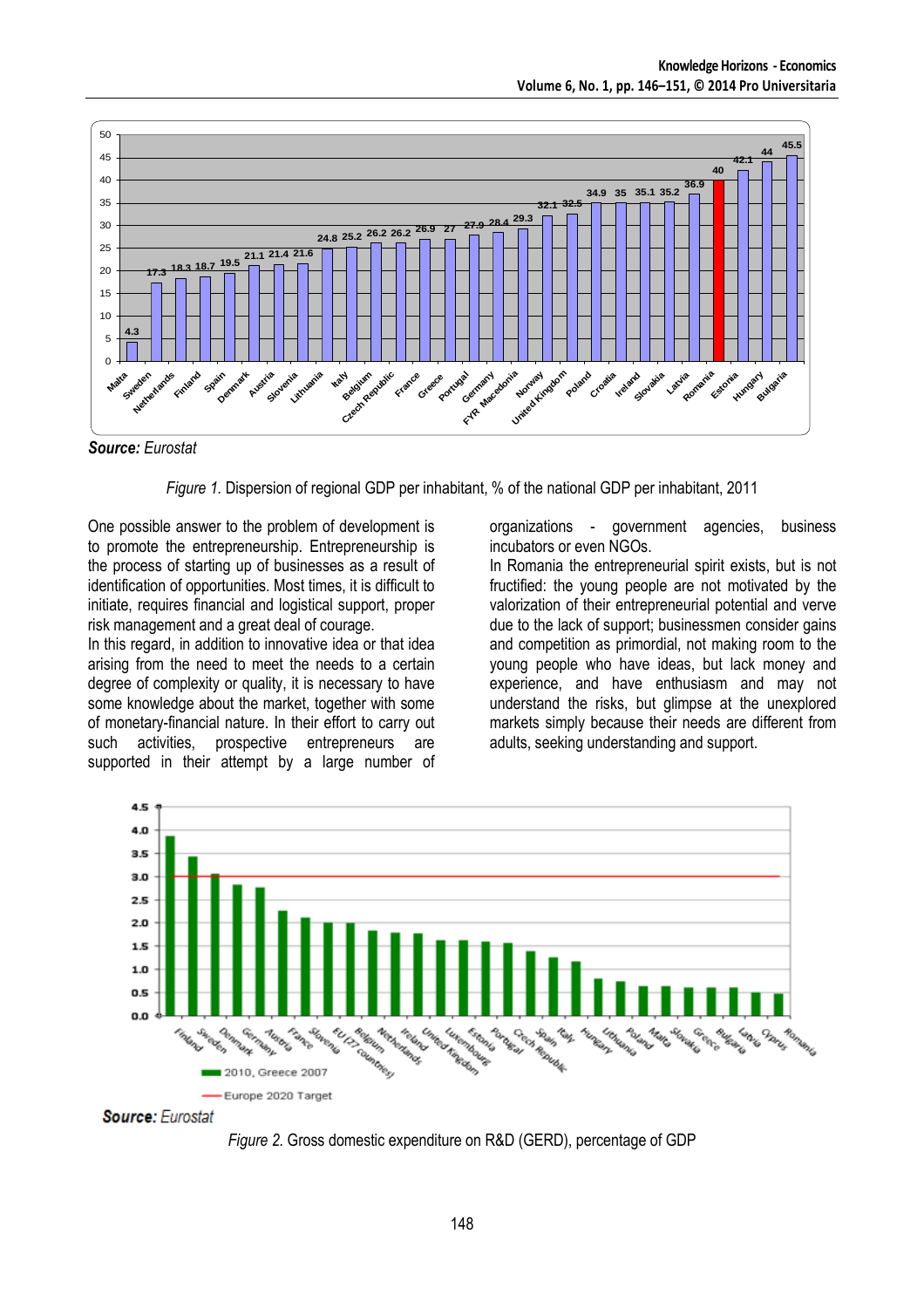

*Source: Eurostat* 

*Figure 3.* Human resources in science and technology as a share of labour force, 2012

At the same time, they need support both financially and especially in the form of assistance in learning and assimilating those information more than necessary for an entrepreneur: the economic understanding of the concepts that define the entrepreneurial activity, the responsibility towards state, the responsibility towards community, the responsibility towards disadvantaged humans and the responsibility for their environment.

The transformation of the economy can be achieved by identifying those growth paths in which to eliminate the waste of resources, to introduce elements of knowledge economy and information technology, in order to reduce costs and to increase the efficiency.

Thus, analyzing the figures published by Eurostat regarding the percentage of GDP for research and development in 2010, we note that Romania is situated just at the end of the rankings, with the lowest proportion allocated:

Human resources in science and technology as a share of the economically active population in the age group 25-64 represent an indicator from Eurostat that calculates the percentage of the total labor force having either successfully completed an education at the third level in an S field of study or is employed in an occupation where such an education is normally required<sup>3</sup> . We can see that again Romania is situated at the end of the ranking (figure 3).

In order to develop the entrepreneurial policies it is necessary to adopt a fiscal philosophy with spillover effects at the economy level and hence at the business environment level. Adopting a national fiscal strategy is meant to achieve the reconciliation of private economic operators' interests with those of the public sector operators, in terms of identifying the optimal level of taxation so as to not create prejudices at the nature of decreasing their revenue, with negative repercussions on investment and consumption.

When conceiving and implementing the fiscal policy, the government must take into account the relationship between the taxation rate and the size of the revenue collected by this means to the state budget, relation known in economics as the Laffer curve.

According to this, the optimal rate of taxation is corresponding to that level that equalizes the economic performance achieved by the economic agent, with the optimum collection to the state budget, able to ensure a redistribution of the budget revenues in order to meet the social protection functions, especially for investment in the priority areas for reducing disparities between regions and the country durable development in the medium and long term.

 A rate that exceeds the optimal level has a deterrent effect on investment and employees. It is followed by production cuts, a reduced tax base, and, consequently, the reduction of budget revenues from taxes.

Analyzing the budget revenues as a percentage of GDP, 2001-2012, we can see that Romania recorded the lowest scores compared to Hungary, Poland and Bulgaria, and is situated much below the EU-27 average; this supports the idea that the fiscal policy in our country is not very effective.

## **3. Conclusions**

Entrepreneurship represents an instrument to increase both the entrepreneur's income and the society's welfare, stimulating the economic growth and development. It is very interesting how the modern society develops the entrepreneurial spirit and the initiative as being crucial for achieving primordial economic objectives, such as employment and wealth creation.

 $\overline{a}$ 

<sup>3</sup>http://epp.eurostat.ec.europa.eu/tgm/web/table/description.jsp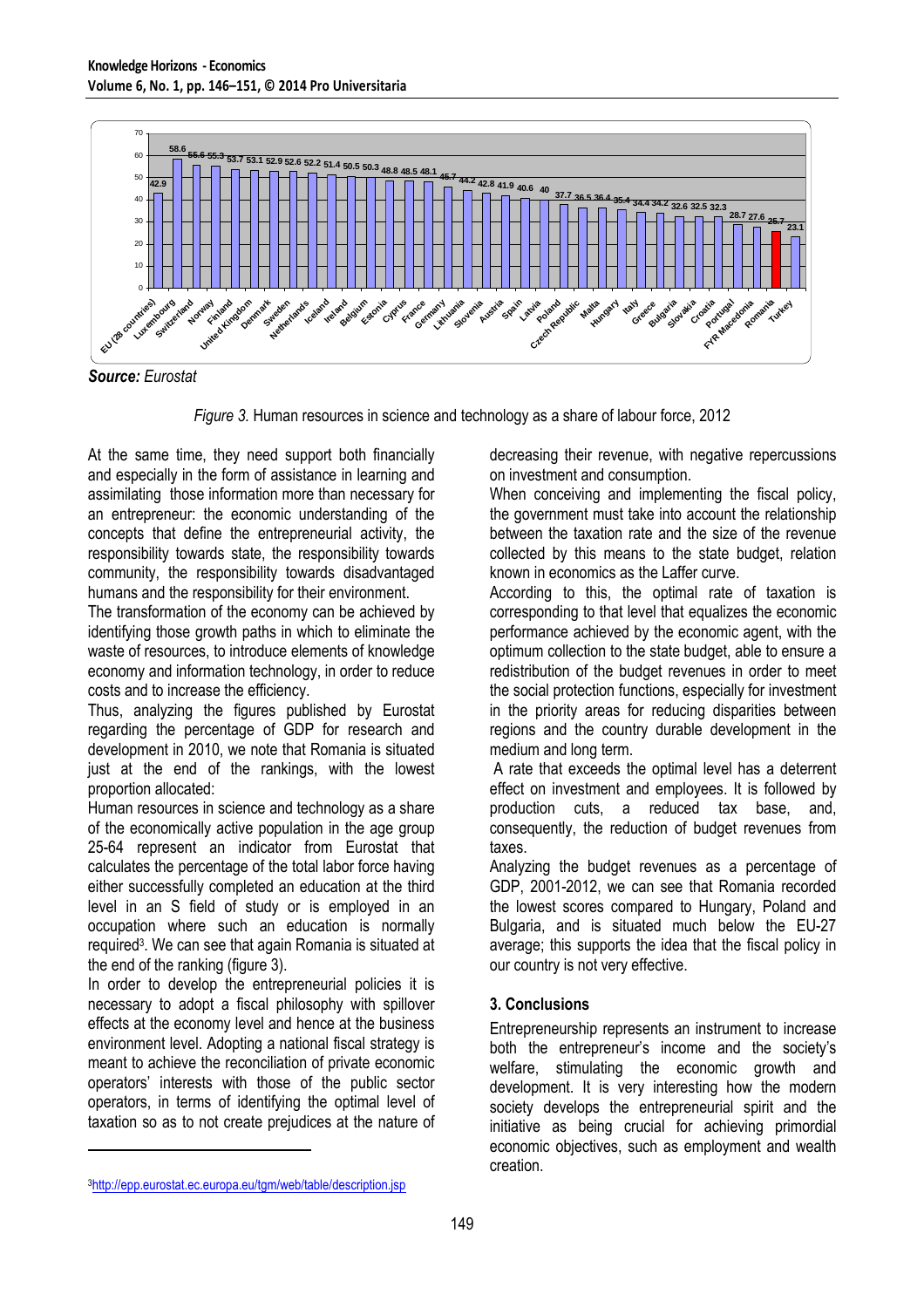Through entrepreneurship an individual empowers his creative energies in order to obtain income sources for him and for the community from which he take part; he becomes motivated in increasing the quality of services offered to consumers, creating economic goods that meet the needs of the demand side, being forced to use his resources efficiently - exactly by the need of providing reliable economic goods; he is very interested

in his market image, which is proliferated through the image of the products made and marketed.

In fact, the entrepreneur identifies himself with the community to which it belongs; he is part of the local governance system; generates wealth to the community and advocates for a correct governance system. He is, this way, a promoter for the management system of the country.



*Source: Eurostat* 

*Figure 4.* The evolution of budget revenues as a percentage of GDP, Romania 2001-2012



*Source: Eurostat* 

*Figure 5.* The evolution of budget revenues as a percentage of GDP, 2001-2012